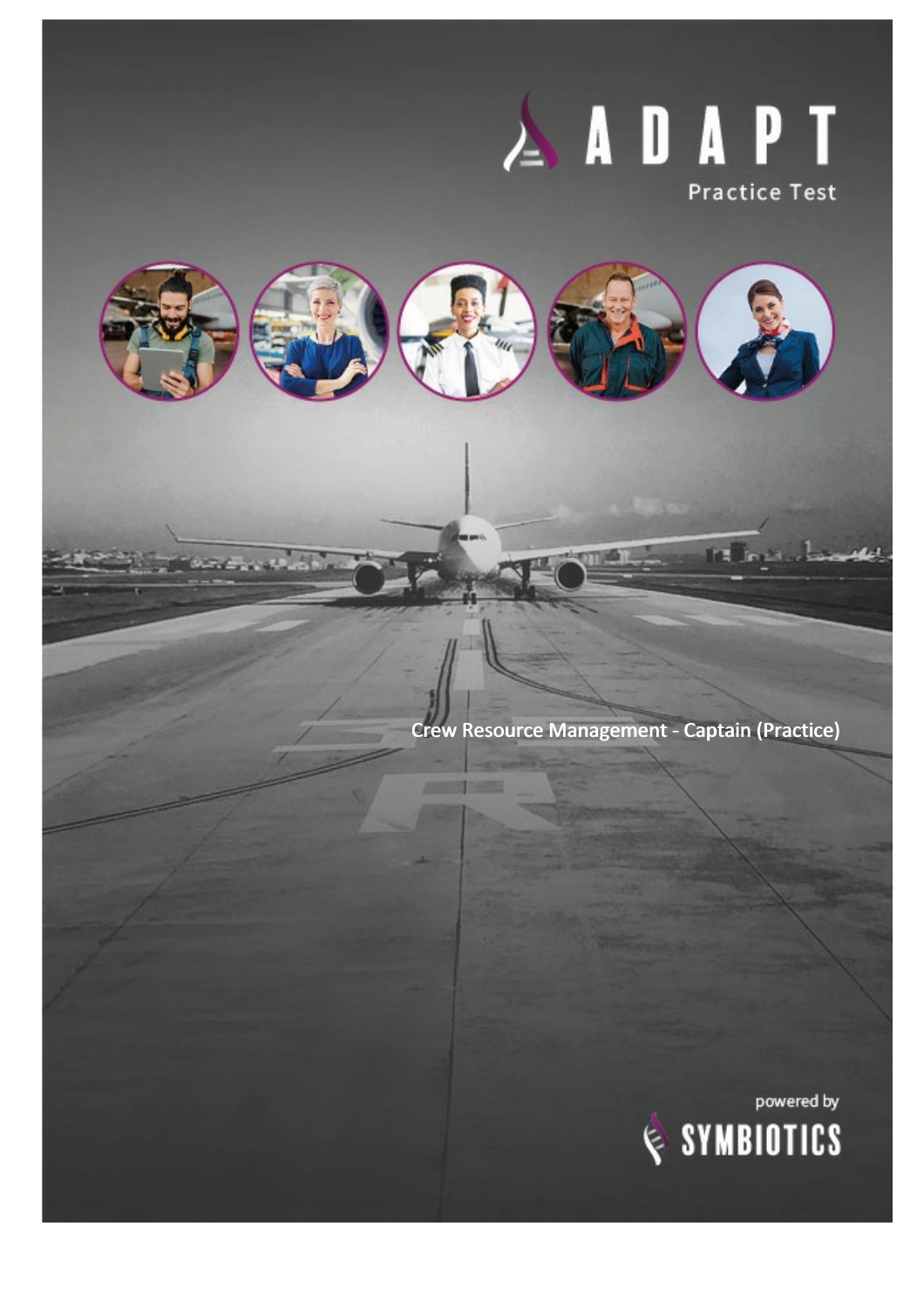## Crew Resource Management: Behavioural Preferences Profile



## Behavioural Preferences Profile:

The Behavioural Preferences Profile provides an overview of your results for four attributes that contribute to Crew resource Management (CRM), along with multiple sub-components that make up these four attributes: Cooperation, Leadership, Situational Awareness and Decision-making. The behavioural description presented at each end of each scale, describes the behaviour you are more likely to display if your results falls on that side of the scale; the closer your result to the end of the scale the more likely you are to perform this behaviour. The shaded points either side of you results represent how your score can fluctuate over time.

| Cooperation:                                                                                                                                                           |  |  |                                            |  |  |                                          |                                                                                                       |
|------------------------------------------------------------------------------------------------------------------------------------------------------------------------|--|--|--------------------------------------------|--|--|------------------------------------------|-------------------------------------------------------------------------------------------------------|
|                                                                                                                                                                        |  |  | Overall:                                   |  |  |                                          |                                                                                                       |
| Prefers to work alone and focus on<br>individual responsibilities; you are more<br>likely to have difficulty working with others                                       |  |  |                                            |  |  |                                          | Prefers to work in a team; you are more<br>likely to encourage an open and supportive<br>environment. |
| in a group environment.                                                                                                                                                |  |  |                                            |  |  |                                          |                                                                                                       |
|                                                                                                                                                                        |  |  | <b>Team building and Maintaining:</b>      |  |  |                                          |                                                                                                       |
| May have difficulty working in a team; you<br>may have a tendency to assert authority                                                                                  |  |  |                                            |  |  |                                          | Strong preference to work in a team and<br>encourage communication between crew                       |
| and create a hierarchy at times.                                                                                                                                       |  |  | <b>Considering Others:</b>                 |  |  |                                          | members.                                                                                              |
| May have difficulty considering other crew                                                                                                                             |  |  |                                            |  |  | Strong preference for considering others |                                                                                                       |
| members and providing feedback.                                                                                                                                        |  |  |                                            |  |  |                                          | and acknowledging crew members.                                                                       |
|                                                                                                                                                                        |  |  | <b>Supporting Others:</b>                  |  |  |                                          |                                                                                                       |
| You may prefer to focus solely on your own<br>role, instead of offering assistance to other                                                                            |  |  |                                            |  |  |                                          | Strong preference to support the crew; you                                                            |
| members of the crew when required. You                                                                                                                                 |  |  |                                            |  |  |                                          | are likely to be proactive and<br>accommodating in approach, but not                                  |
| may find it difficult to support the crew at<br>times.                                                                                                                 |  |  |                                            |  |  |                                          | impede others' work.                                                                                  |
|                                                                                                                                                                        |  |  | <b>Conflict Solving:</b>                   |  |  |                                          |                                                                                                       |
| Can have difficulty managing conflict, which                                                                                                                           |  |  |                                            |  |  |                                          | Strong preference for adopting a firm and                                                             |
| may hinder working relationships between<br>crew members.                                                                                                              |  |  |                                            |  |  |                                          | fair approach to dealing with conflict.                                                               |
| Leadership:                                                                                                                                                            |  |  |                                            |  |  |                                          |                                                                                                       |
|                                                                                                                                                                        |  |  | <b>Overall:</b>                            |  |  |                                          |                                                                                                       |
| Strong preference to follow others instead of                                                                                                                          |  |  |                                            |  |  |                                          | Strong preference to lead the crew from the                                                           |
| lead and manage the crew.                                                                                                                                              |  |  |                                            |  |  |                                          | front                                                                                                 |
|                                                                                                                                                                        |  |  | <b>Use of Authority and assertiveness:</b> |  |  |                                          |                                                                                                       |
| You may prefer to either focus on your own                                                                                                                             |  |  |                                            |  |  |                                          |                                                                                                       |
| responsibilities, or pass this on to other<br>members of the crew; you are likely to                                                                                   |  |  |                                            |  |  |                                          | Confident to take on responsibility and<br>implement processes; you are likely to                     |
| create a hierarchy within the team, which<br>could prevent consistent communication<br>between crew members.                                                           |  |  |                                            |  |  |                                          | adopt a proactive approach to ensure the<br>crew are well informed.                                   |
|                                                                                                                                                                        |  |  | <b>Maintaining Standards:</b>              |  |  |                                          |                                                                                                       |
| Prefer to seek reassurance and follow<br>quidance from others; you may find it<br>difficult to speak-up and follow processes,<br>which could have safety implications. |  |  |                                            |  |  |                                          | Strong preference to abide to procedures<br>and encourage others to follow. Confident to              |
|                                                                                                                                                                        |  |  |                                            |  |  |                                          | make and stick to decisions, keeping the<br>crew up to date with the realities of the                 |
|                                                                                                                                                                        |  |  | <b>Planning and Coordination:</b>          |  |  |                                          | situation.                                                                                            |
| You may have difficulty making plans with                                                                                                                              |  |  |                                            |  |  |                                          | Strong preference to plan ahead and be                                                                |
| the crew, indicating a tendency to work<br>individually or deal with situations as they<br>arise.                                                                      |  |  |                                            |  |  |                                          | prepared; you are likely to discuss options<br>with the crew to avoid confusion and be<br>efficient.  |
|                                                                                                                                                                        |  |  | <b>Workload Management:</b>                |  |  |                                          |                                                                                                       |
|                                                                                                                                                                        |  |  |                                            |  |  |                                          | Strong preference to evenly distribute                                                                |
| Strong preference to work on individual<br>responsibilities instead of sharing workload                                                                                |  |  |                                            |  |  |                                          | workload, which is likely to ensure all tasks                                                         |
| with the crew.                                                                                                                                                         |  |  |                                            |  |  |                                          | are completed efficiently and prevent any<br>one member from being overloaded.                        |

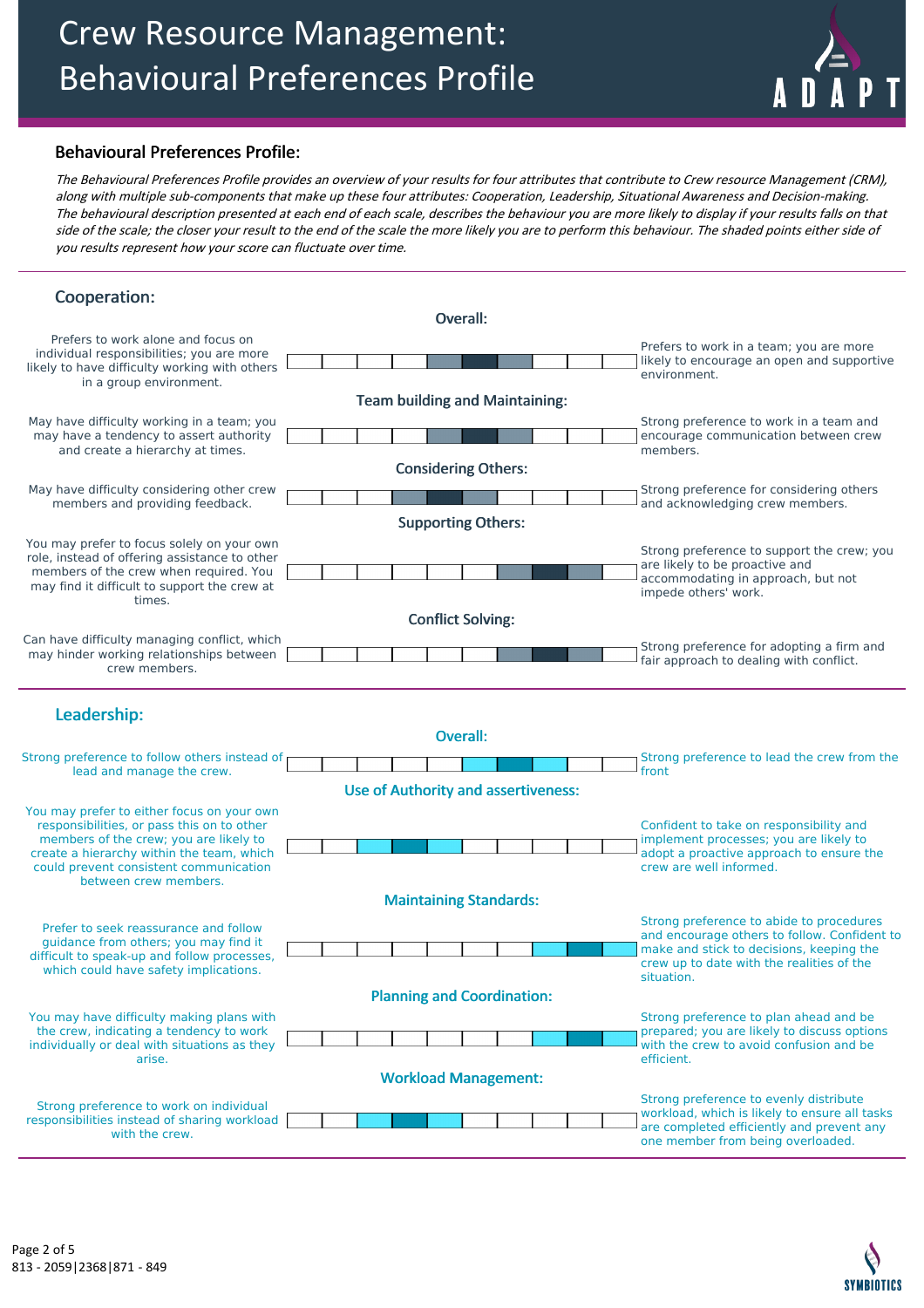

Situational Awareness:

Overall:



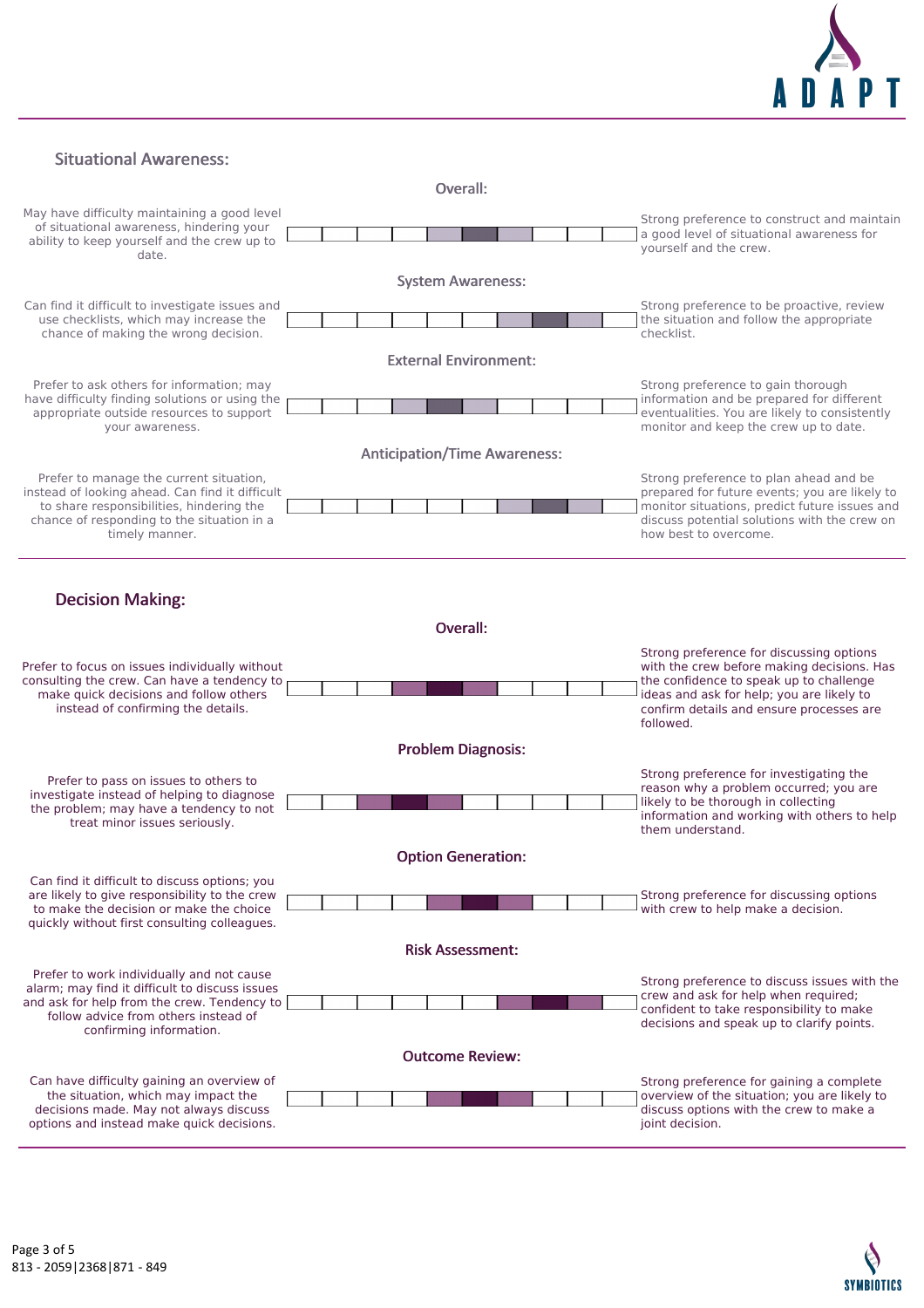

## Prioritisation:

The Prioritisation score relates to the order in which you suggested you would perform tasks. The ability to prioritise effectively can help you manage your workload and adapt to dynamic environments, preventing any individual member of the crew from becoming overloaded.